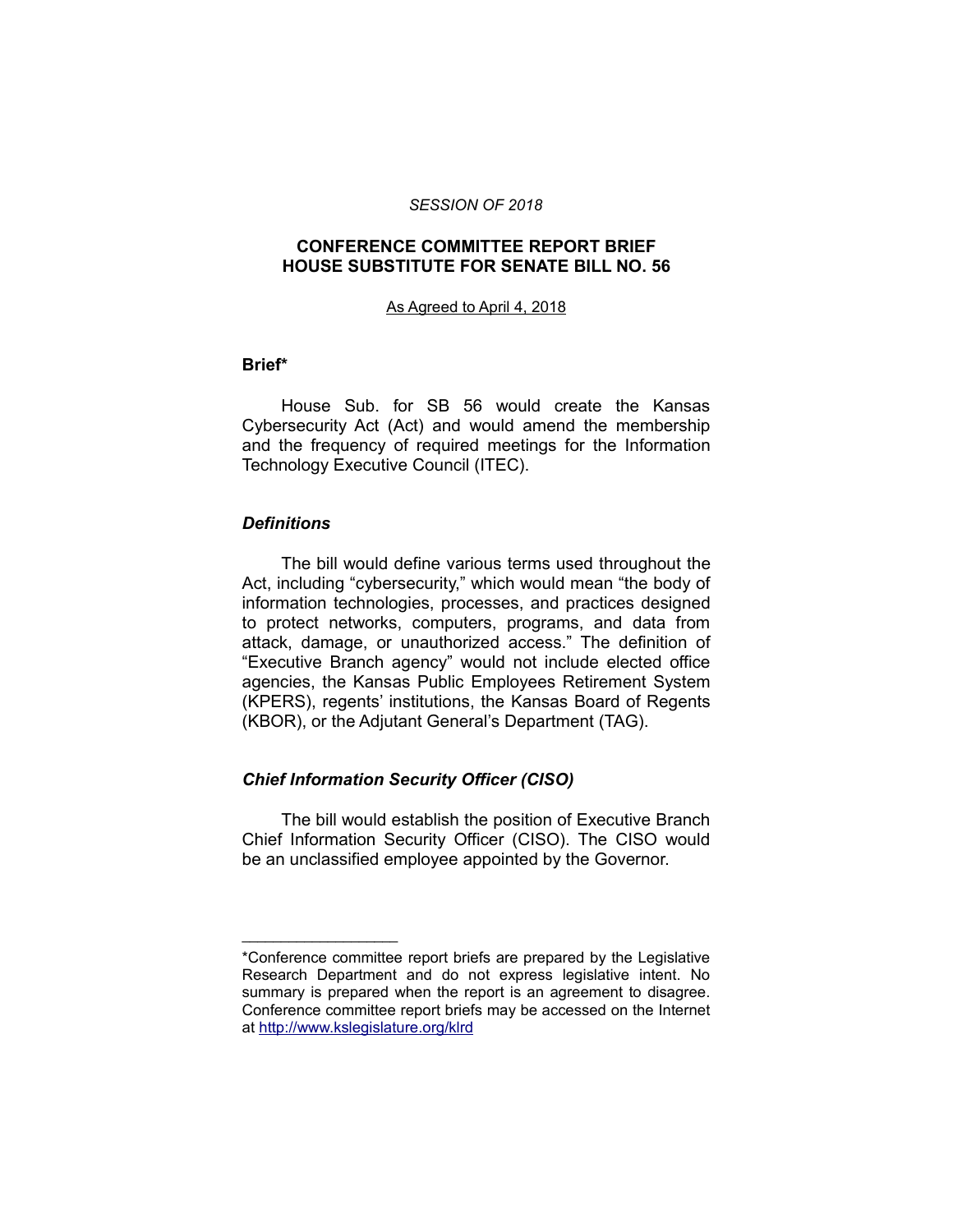## *Duties of the CISO*

Duties of the CISO would include the following:

- Report to the Executive Branch Chief Information Technology Officer (CITO);
- Serve as the State's CISO;
- Serve as the Executive Branch chief cybersecurity strategist and authority on policies, compliance, procedures, guidance, and technologies impacting Executive Branch cybersecurity programs;
- Ensure Kansas Information Security Office resources assigned or provided to Executive Branch agencies are in compliance with applicable laws, rules, and regulations;
- Coordinate cybersecurity efforts among Executive Branch agencies;
- Provide guidance to Executive Branch agencies when compromise of personal information or computer resources has occurred or is likely to occur as the result of an identified high-risk vulnerability or threat; and
- Perform such other functions and duties as provided by law and as directed by the Executive Branch CITO.

## *Kansas Information Security Office (KISO)*

The bill would establish the Kansas Information Security Office (KISO) within the Office of Information Technology Services (OITS) to effect the provisions of the Act. For budgeting purposes, the KISO would be a separate agency from the Department of Administration.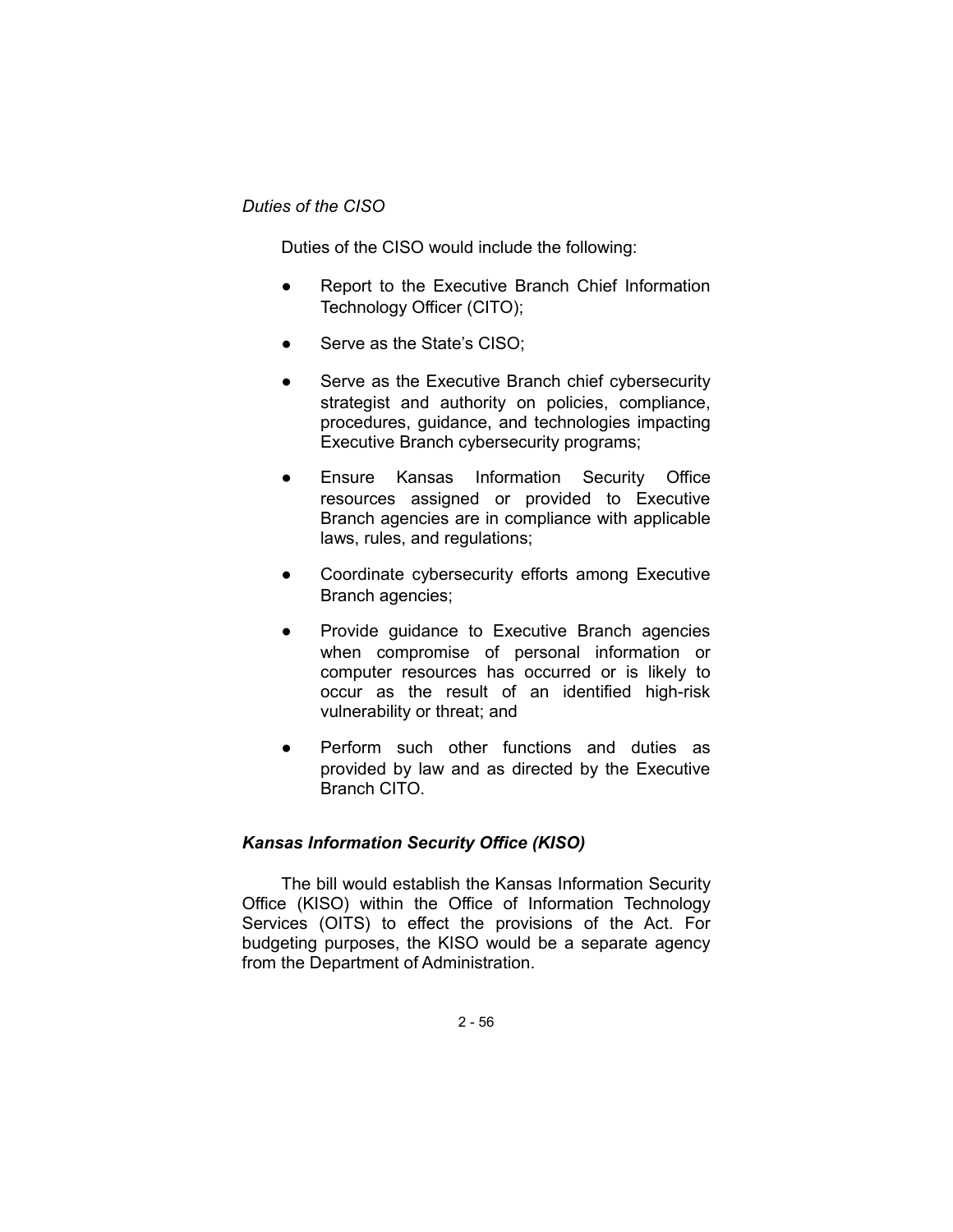Under the direction of the CISO, the KISO would perform the following functions:

- Administer the Act;
- Assist the Executive Branch in developing, implementing, and monitoring strategic and comprehensive information security (IS) riskmanagement programs;
- Facilitate Executive Branch IS governance, including the consistent application of IS programs, plans, and procedures;
- Create and manage a unified and flexible framework to integrate and normalize requirements resulting from state and federal laws, rules, and regulations using standards adopted by the ITEC;
- Facilitate a metrics, logging, and reporting framework to measure the efficiency and effectiveness of the state IS programs;
- Provide the Executive Branch with strategic risk guidance for information technology (IT) projects, including the evaluation and recommendation of technical controls;
- Assist in the development of Executive Branch agency cybersecurity programs that are in compliance with relevant laws, rules, regulations, and standards adopted by ITEC;
- Coordinate the use of external resources involved in IS programs, including, but not limited to, interviewing and negotiating contracts and fees;
- Liaise with external agencies, such as law enforcement and other advisory bodies, as necessary, to ensure a strong security posture;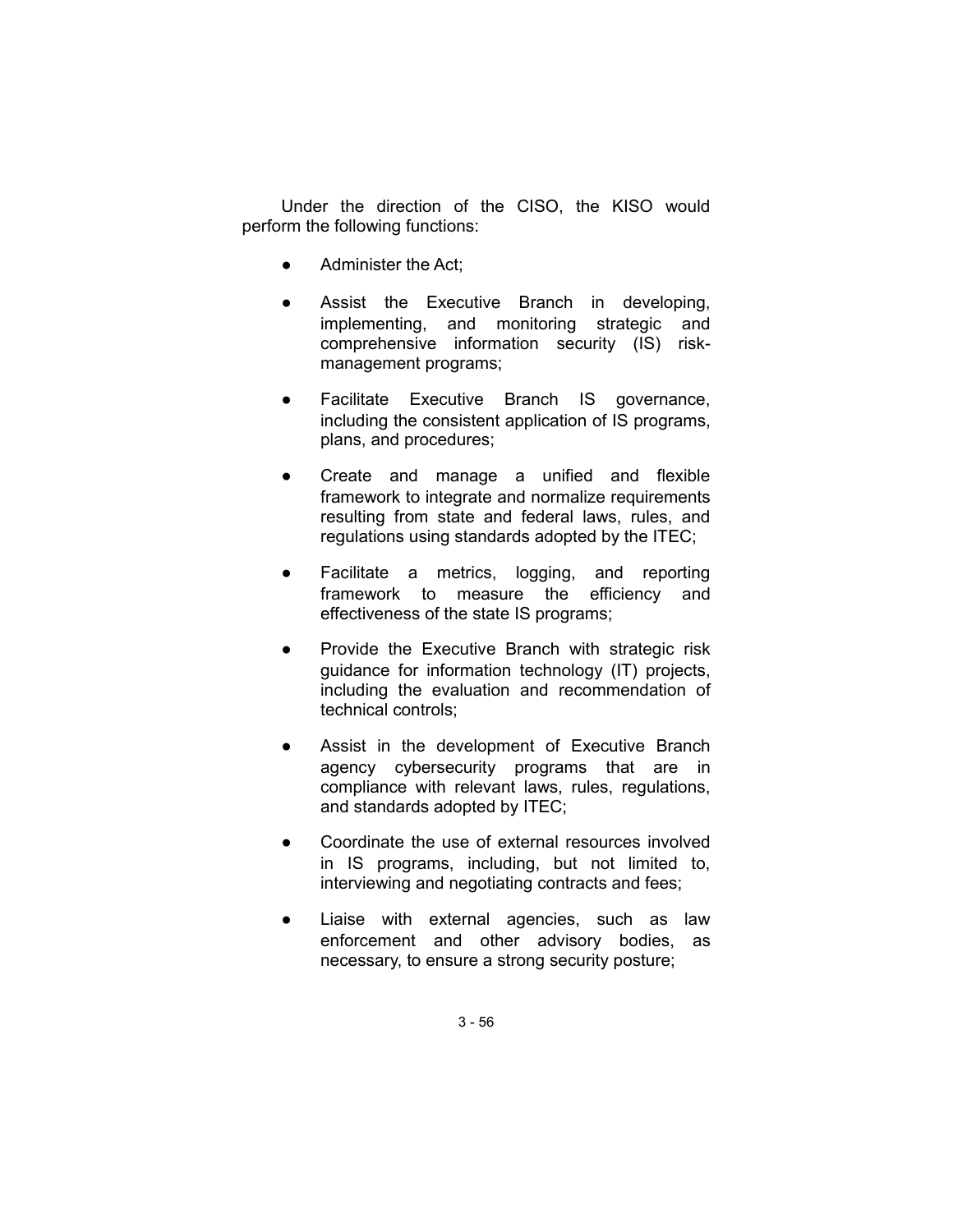- Assist in the development of plans and procedures to manage and recover business-critical services in the event of a cyberattack or other disaster;
- Assist Executive Branch agencies to create a framework for roles and responsibilities relating to information ownership, classification, accountability, and protection;
- Ensure a cybersecurity training program is provided to Executive Branch agencies at no cost;
- Provide cybersecurity threat briefings to ITEC;
- Provide an annual status report of Executive Branch cybersecurity programs to the Joint Committee on Information Technology and the House Committee on Government, Technology and Security; and
- Perform such other functions and duties as provided by law and as directed by the CISO.

# *Duties of Executive Branch Agency Heads*

The Act would direct Executive Branch agency heads to do the following:

- Be solely responsible for security of all data and IT resources under such agency's purview, irrespective of the location of the data or resources (locations of data may include agency sites, agency real property, infrastructure in state data centers, third-party locations, and in transit between locations);
- Ensure an agency-wide IS program is in place;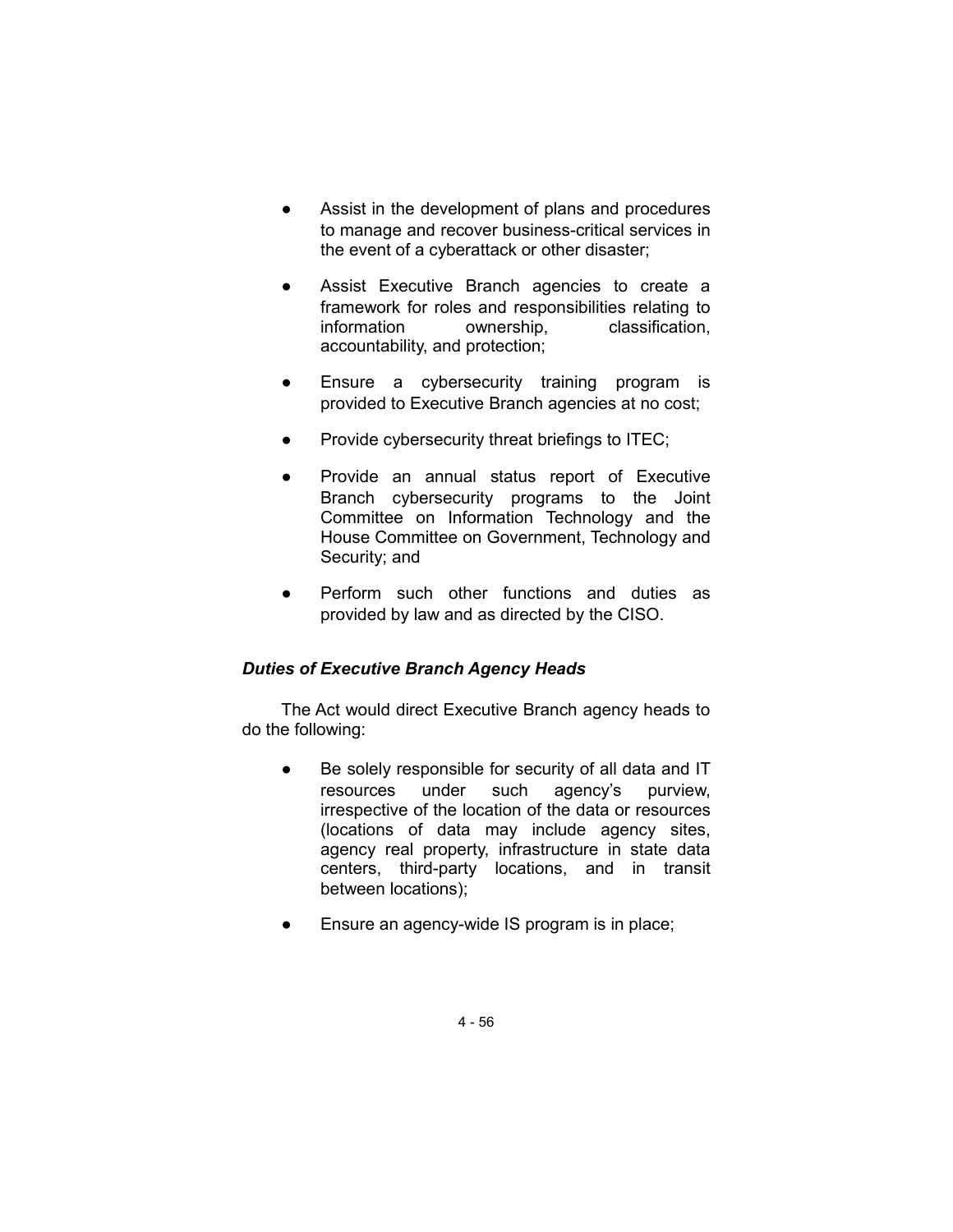- Designate an IS officer to administer the agency's IS program who reports directly to executive leadership;
- Participate in CISO-sponsored statewide cybersecurity program initiatives and services;
- Implement policies and standards to ensure all the agency's data and IT resources are maintained in compliance with applicable state and federal laws, rules, and regulations;
- Implement appropriate cost-effective safeguards to reduce, eliminate, or recover from identified threats to data and IT resources;
- Include all appropriate cybersecurity requirements in the agency's request for proposal specifications for procuring data and IT systems and services;
- Submit a cybersecurity assessment report to the CISO by October 16 of each even-numbered year, including an executive summary of the findings, that assesses the extent to which of the agency's systems and devices specified in the Act are vulnerable to unauthorized access or harm and the extent to which electronically stored information is vulnerable to alteration, damage, erasure, or inappropriate use;
- Ensure the agency conducts annual internal assessments of its security programs. Such assessment results would be confidential and would not be subject to discovery or release to any person or agency outside of the KISO or CISO until July 1, 2023, unless the provision is reviewed and reenacted by the Legislature prior to that date;
- Prepare a summary of the cybersecurity assessment report, which would exclude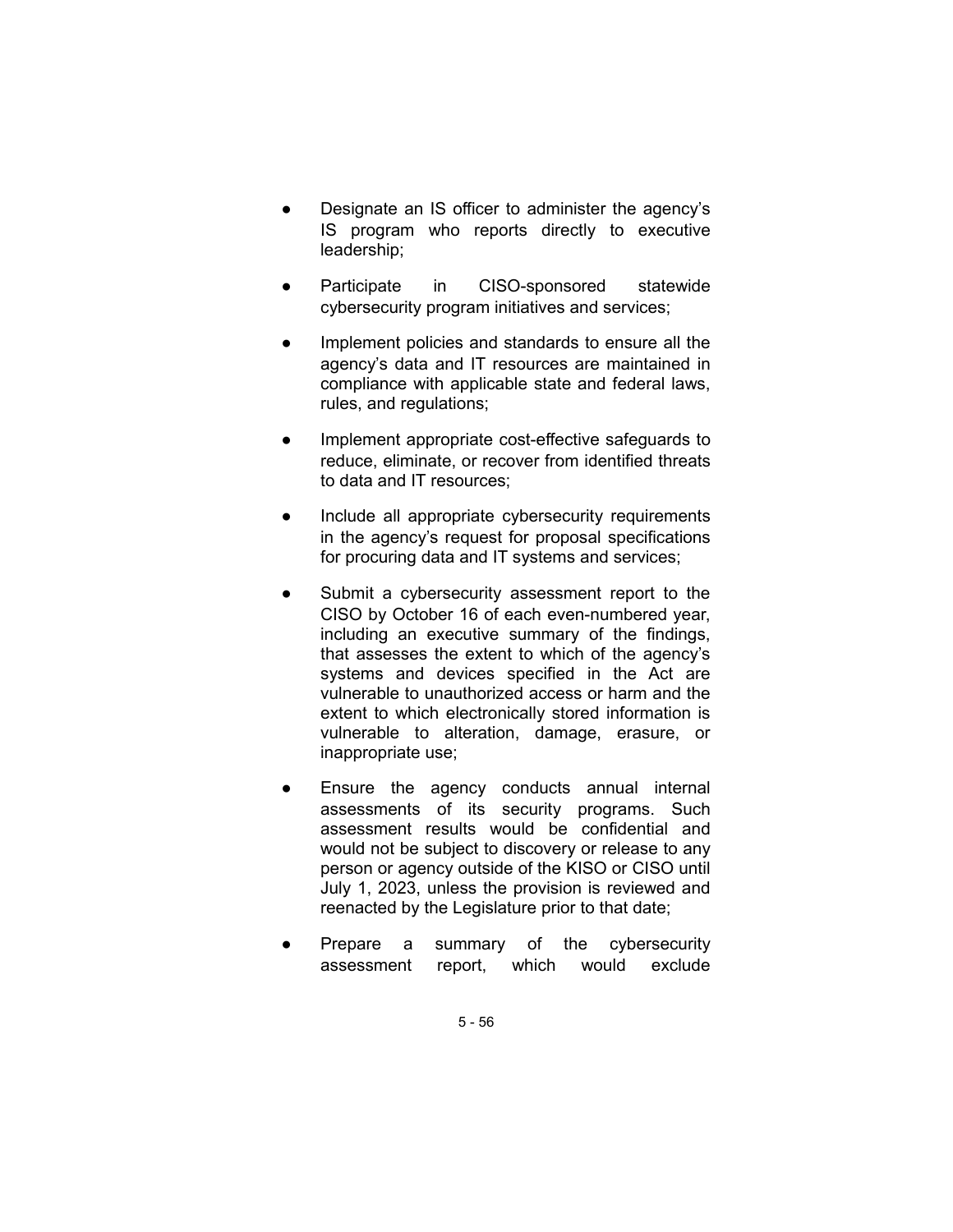information that might put data or information resources of the agency or its contractors at risk and submit such report to the House Committee on Government, Technology and Security, or its successor committee, and the Senate Committee on Ways and Means;

- Participate in annual agency leadership training, which serves to ensure understanding of:
	- Information and information systems that support the operations and assets of the agency;
	- Potential impact of common types of cyberattacks and data breaches on the entity's operations and assets, and how such attacks could impact the operations and assets of other governmental entities on the state network;
	- How cyberattacks and data breaches occur;
	- Steps to be undertaken by the executive director or agency head and agency employees to protect their information and information systems; and
	- Annual reporting requirements of the executive director or agency head; and
- Ensure, if an agency owns, licenses, or maintains computerized data that includes personal information, confidential information, or information that is regulated by law regarding its disclosure, it shall, in the event of a breach or suspected breach of system security or an unauthorized exposure of that information, comply with the notification requirements as set by statute and federal law and rules and regulations to the same extent as a person who conducts business in the state of Kansas. The entity head would be required to notify the CISO and the Secretary of State (only if the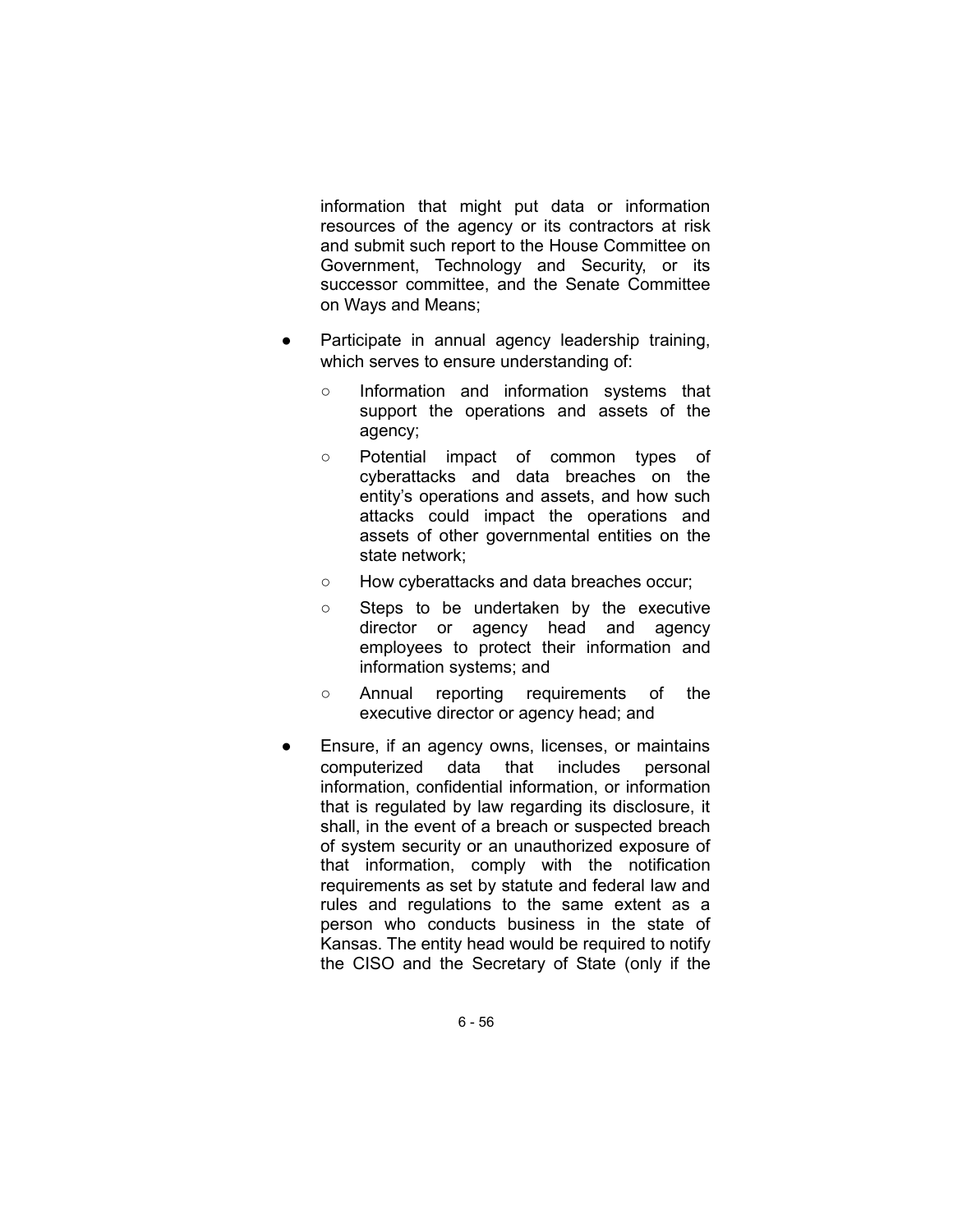breach involves election data) no later than 48 hours after the discovery of the breach or unauthorized exposure.

## *Protection of Confidential and Personal Information*

The bill would allow an executive director or agency head, with input from the CISO, to require employees or contractors whose duties include collection, maintenance, or access to personal information to be fingerprinted and to submit to a state and national criminal history record check at least every five years. The bill would allow the information obtained from the background check to be used for purposes of verifying the person in question's identity and fitness to work in a position with access to personal information. Local and state law enforcement would assist with fingerprinting and background checks pursuant to the Act, and would be allowed to charge a fee as reimbursement for expenses incurred.

Any information collected pursuant to the Act (including system information logs, vulnerability reports, risk assessment reports, system security plans, detailed system design plans, network or system diagrams, and audit reports) would be considered confidential by the Executive Branch agency and KISO unless all information has been redacted that would specifically identify a target, vulnerability, or weakness that would place the organization at risk. The provisions of this section would expire on July 1, 2023, unless reviewed and reenacted by the Legislature.

## *Cybersecurity Fees*

Executive Branch agencies would be able to pay for cybersecurity services from existing budgets, from grants or other revenues, or through special assessments to offset costs. Any increase in fees or charges due to the Act, including cybersecurity fees charged by KISO, would be fixed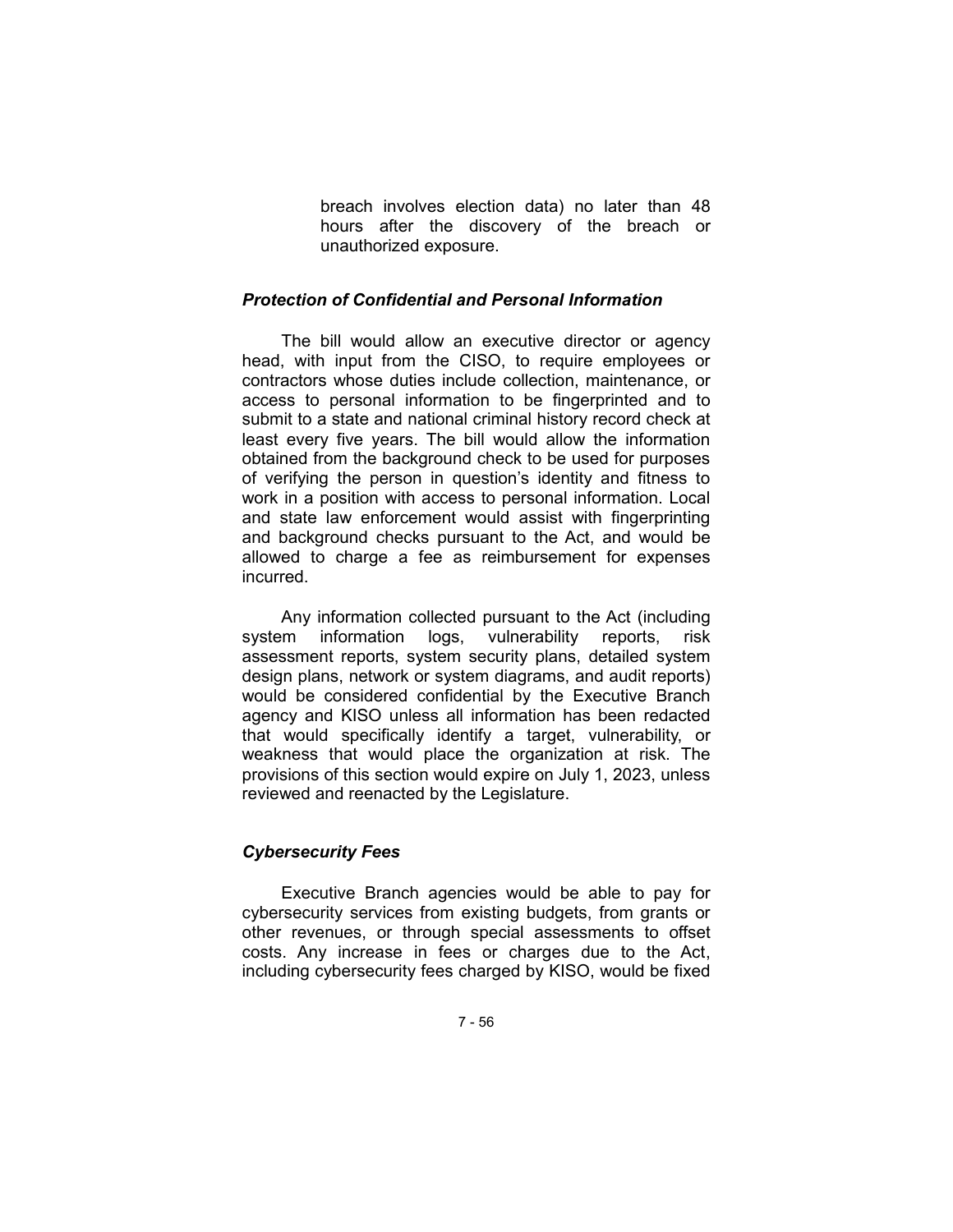by rules and regulations adopted by the agency and would be used only for cybersecurity. The bill would allow services or transactions with an applied cybersecurity cost recovery fee to indicate the portion of the fee dedicated to cybersecurity on all receipts and transaction records.

# *Changes to ITEC*

The bill would amend the membership of ITEC, as follows:

- Removing the Secretary of Administration;
- Adding language to allow each of the two cabinet agency heads to appoint a designee;
- Increasing the number of non-cabinet agency heads from one to two, and allowing each to appoint a designee;
- Removing the Director of the Budget;
- Removing the Judicial Administrator of the Kansas Supreme Court;
- Modifying the representation of KBOR from the Executive Director to the Chief Executive Officer, or the officer's designee;
- Removing the Commissioner of Education;
- Reducing the number of representatives of cities from two to one;
- Reducing the number of representatives of counties from two to one;
- Adding a representative from the private sector who has a background and knowledge in technology and cybersecurity and is not an IT or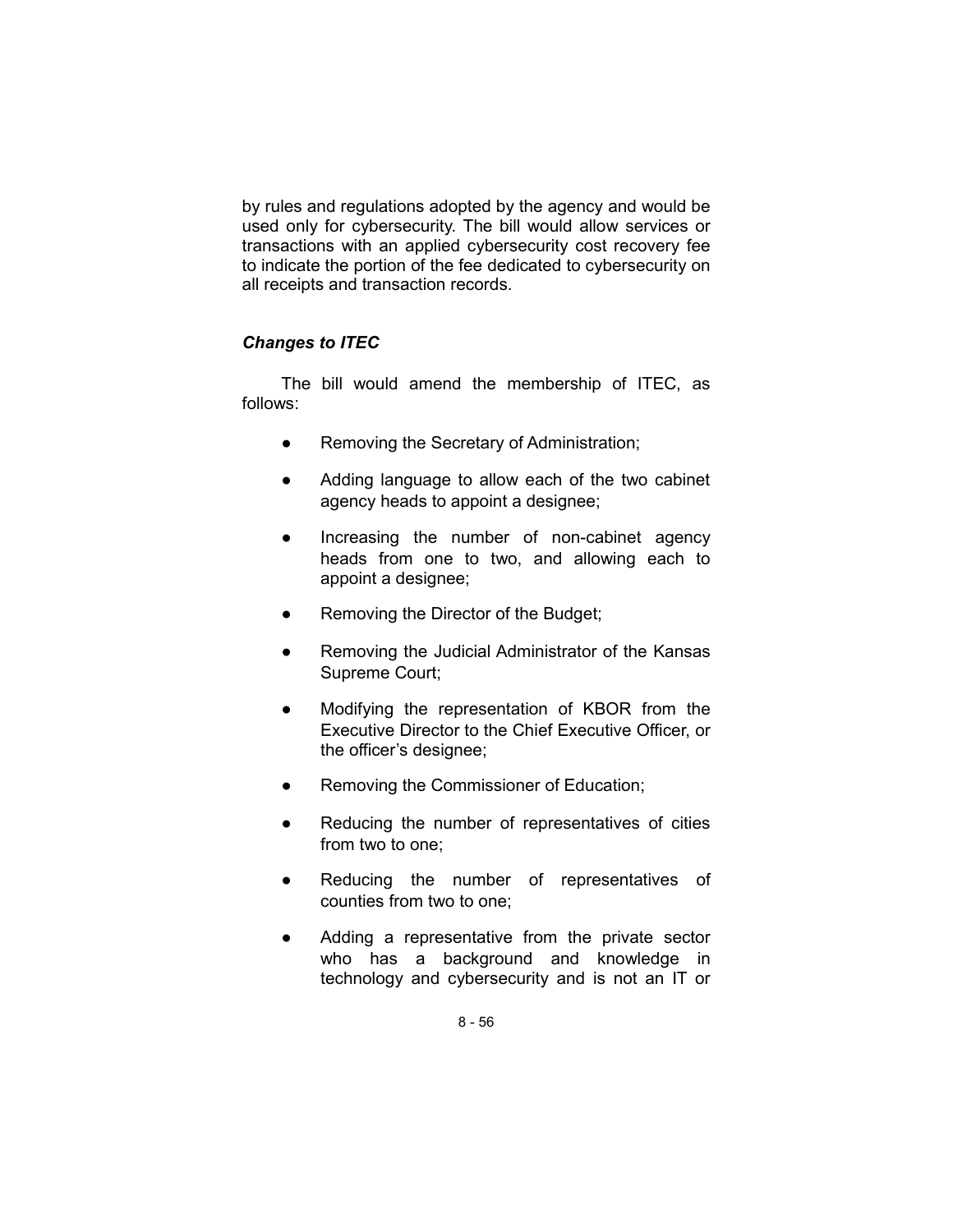cybersecurity vendor that does business with the State of Kansas;

- Adding one representative appointed by the Kansas Criminal Justice Information System Committee;
- Adding two members of the Senate Committee on Ways and Means, one of whom would be appointed by the President of the Senate or member's designee and the other would be appointed by the Minority Leader of the Senate or member's designee; and
- Adding two members of the House Committee on Government, Technology and Security, or its successor committee, one of whom would be appointed by the Speaker of the House of Representatives or member's designee and the other would be appointed by the Minority Leader of the House of Representatives or member's designee.

The bill would clarify that members could not appoint an individual to represent them on ITEC unless such individual is specified as a designee pursuant to the bill. The bill also would require ITEC to meet quarterly on call of the Executive Branch CITO, or as provided by continuing law.

## **Conference Committee Action**

The Conference Committee agreed to the provisions of House Sub. for SB 56 relating to agency IT security, as amended by the Senate Committee on Ways and Means, and further agreed to amend the bill as follows:

● Added TAG to the list of entities excluded from the definition of "Executive Branch agency";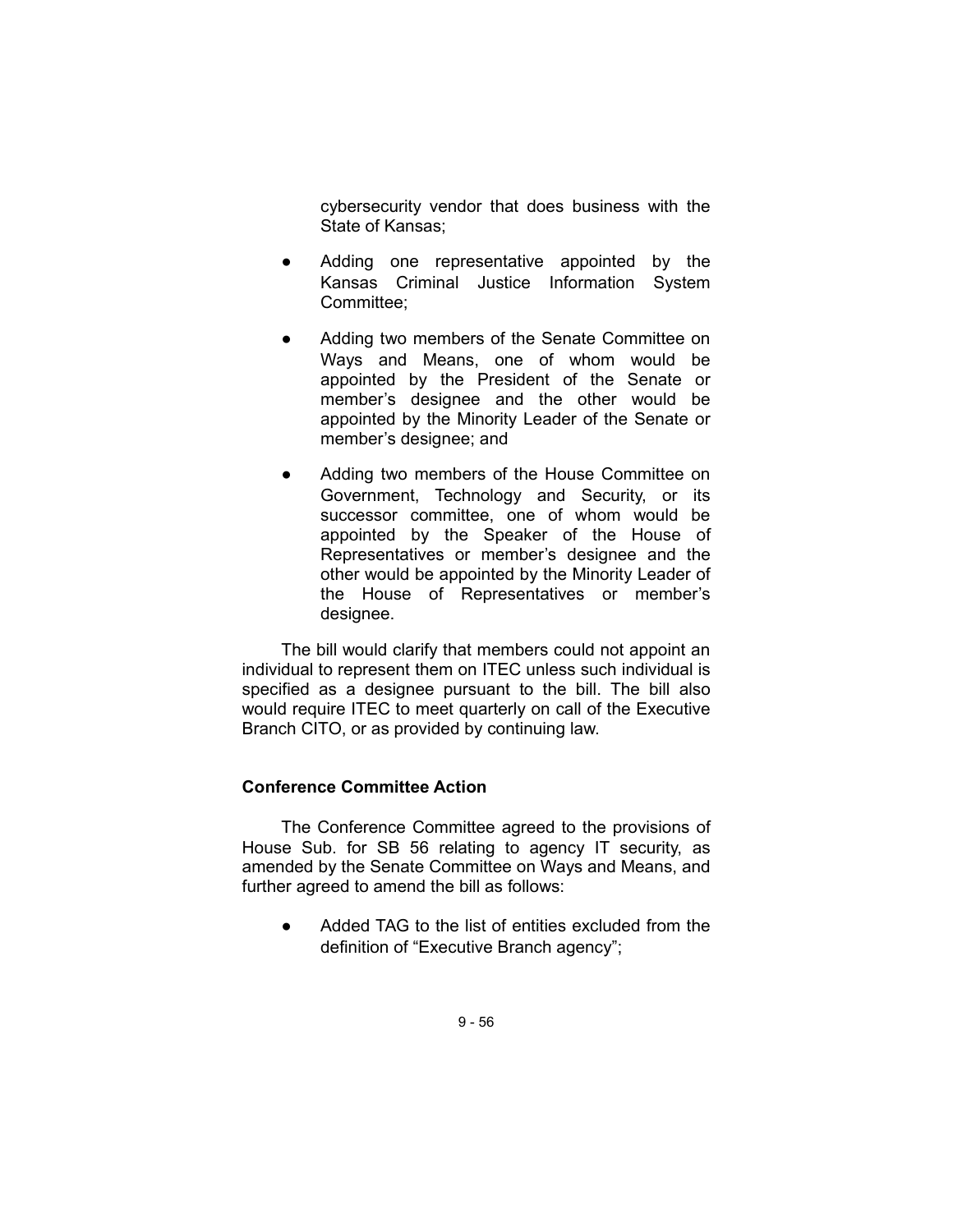- Modified the definition of "cybersecurity";
- Clarified KISO is a part of OITS;
- Clarified a provision related to cybersecurity training programs for Executive Branch agencies would be at no cost to the agencies;
- Removed a provision making the summary of cybersecurity assessment reports available to the public and replaced it with a requirement that Executive Branch agencies submit such summary to the House Committee on Government, Technology and Security and Senate Committee on Ways and Means; and
- Clarified a provision related to cybersecurity fees charged by KISO.

The Conference Committee also agreed to insert the provisions of Sub. for HB 2332, as amended by the Senate Committee on Ways and Means, and further agreed to insert language to add a representative of the private sector to ITEC.

# **Background**

The House Committee on Government, Technology and Security created a substitute bill for SB 56 by removing its original contents related to filing requirements for campaign contribution reports and inserting the contents of Sub. for HB 2332 and Sub. HB 2359. [*Note:* The original contents of SB 56 were inserted into 2017 HB 2158 and became effective on July 1, 2017.] Background information for Sub. for HB 2332 and Sub. for HB 2359 is provided below.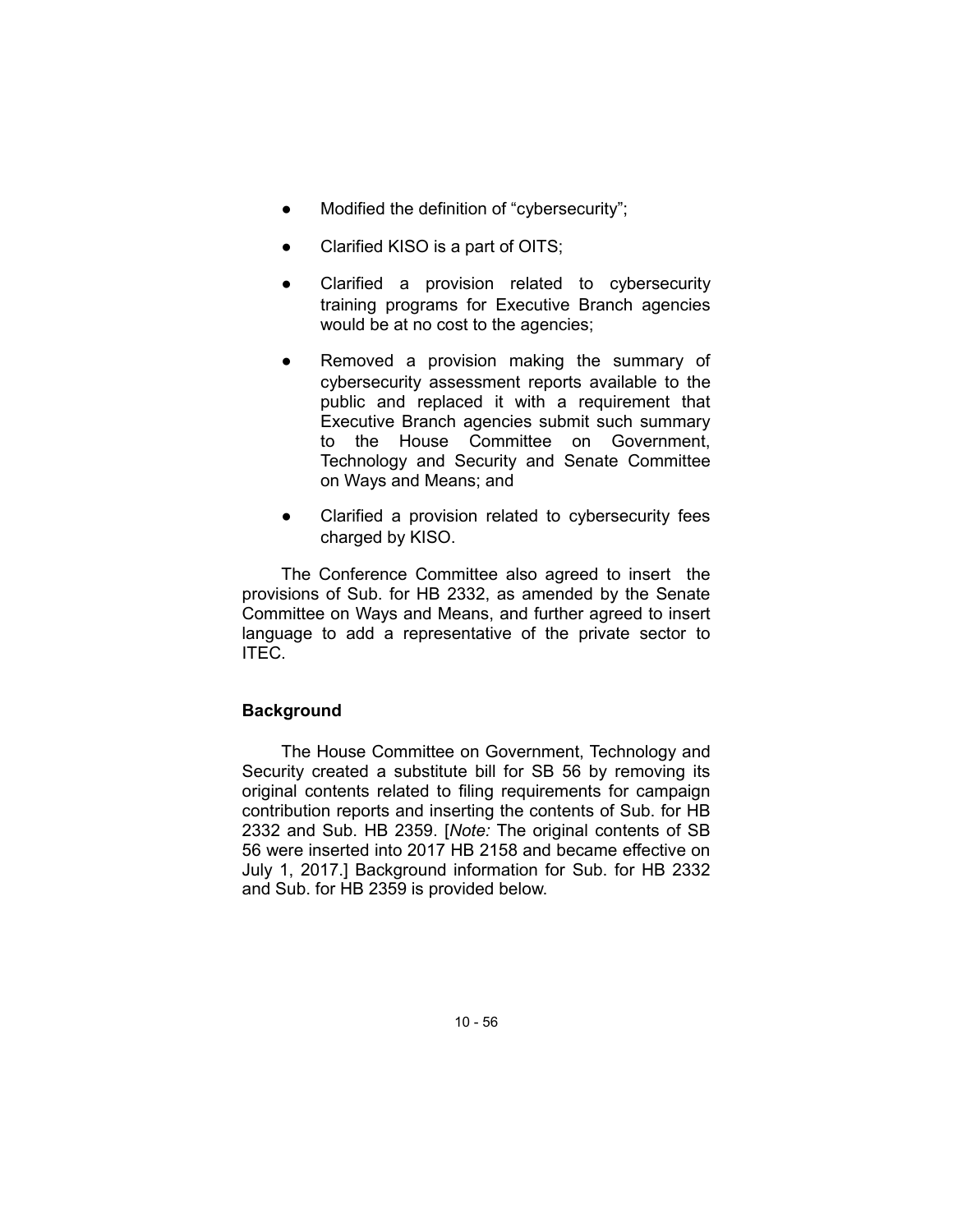## *Sub. for HB 2332 (ITEC Membership)*

HB 2332 was introduced during the 2017 Legislative Session by the House Committee on Government, Technology and Security. The bill, as introduced, related to divulging contents of an electronic communication or storage in a legal proceeding. A hearing was held on the bill in March 2017, but no further action was taken by the House Committee.

On February 14, 2018, the House Committee adopted a substitute bill by removing the original contents of HB 2332 and inserting language proposed by OITS related to ITEC membership. A representative from OITS stated the changes to ITEC were being requested to increase its attendance and effectiveness.

In the Senate Committee on Ways and Means hearing, the Interim Executive Branch CITO testified in support of the bill. The CITO stated the ITEC had not met in the past three years and the changes in membership would make it easier for the ITEC to get a quorum for meetings. A representative of the Kansas Information Consortium (KIC) testified in opposition to the bill. The bill, as introduced, removed the Information Network of Kansas (INK) from the bill and the KIC representative requested that member be added back to the ITEC.

On March 22, 2018, the Senate Committee amended the bill to replace two members appointed from the Joint Committee on Information Technology to two members from the Senate Committee on Ways and Means or their designees, added back the Network Manager of INK, reduced the number of cabinet agency head members from two to one, and made the Executive Branch CITO responsible for setting the dates of the meetings. [*Note:* The Conference Committee agreed not to reduce the number of cabinet agency head members but retained all other amendments in its report.]